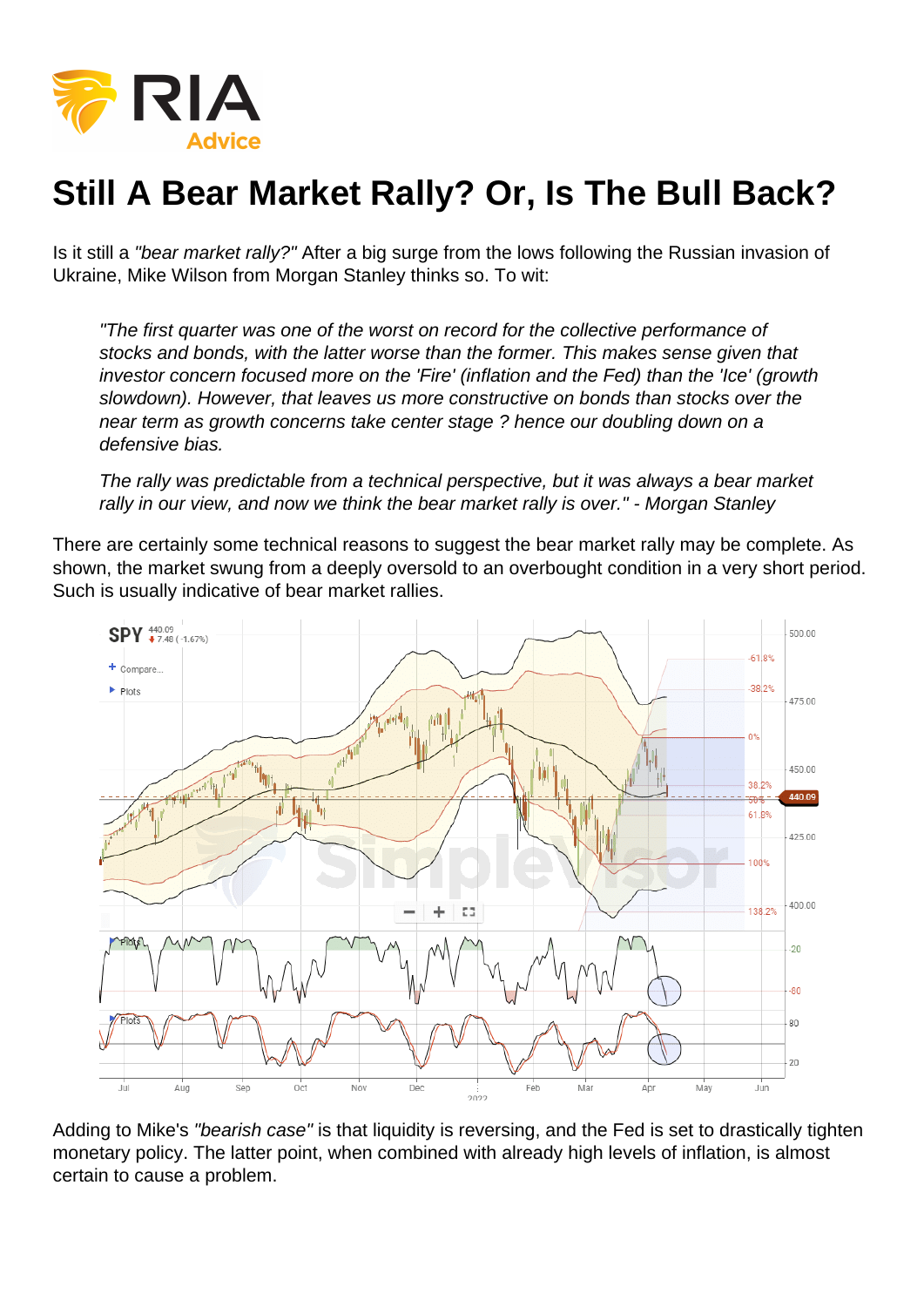Looking back historically, high levels of inflation combined with Fed tightening of monetary policy led to either a recession, bear market, or a crisis.

During those periods, bear market rallies were quite common. As is always the case, the market does a good job of luring investors back in at exactly the wrong time.

However, before you jump on the "sell everything and pile into cash" train, there are several signs that the bull market rally may not be done just yet.

## Did Hedge Funds Go Too Far?

Just recently, Goldman Sachs presented a contrarian view of the current market. During the first couple of months of 2022, hedge funds went into liquidation mode. Per Goldman Sachs, despite the recent rally in the market, there was net selling of equities.

As we discussed in ["Bear Squeeze,"](https://realinvestmentadvice.com/bear-squeeze-or-return-of-the-bull/) the rally from the March lows had all the earmarks of a " short-squeeze."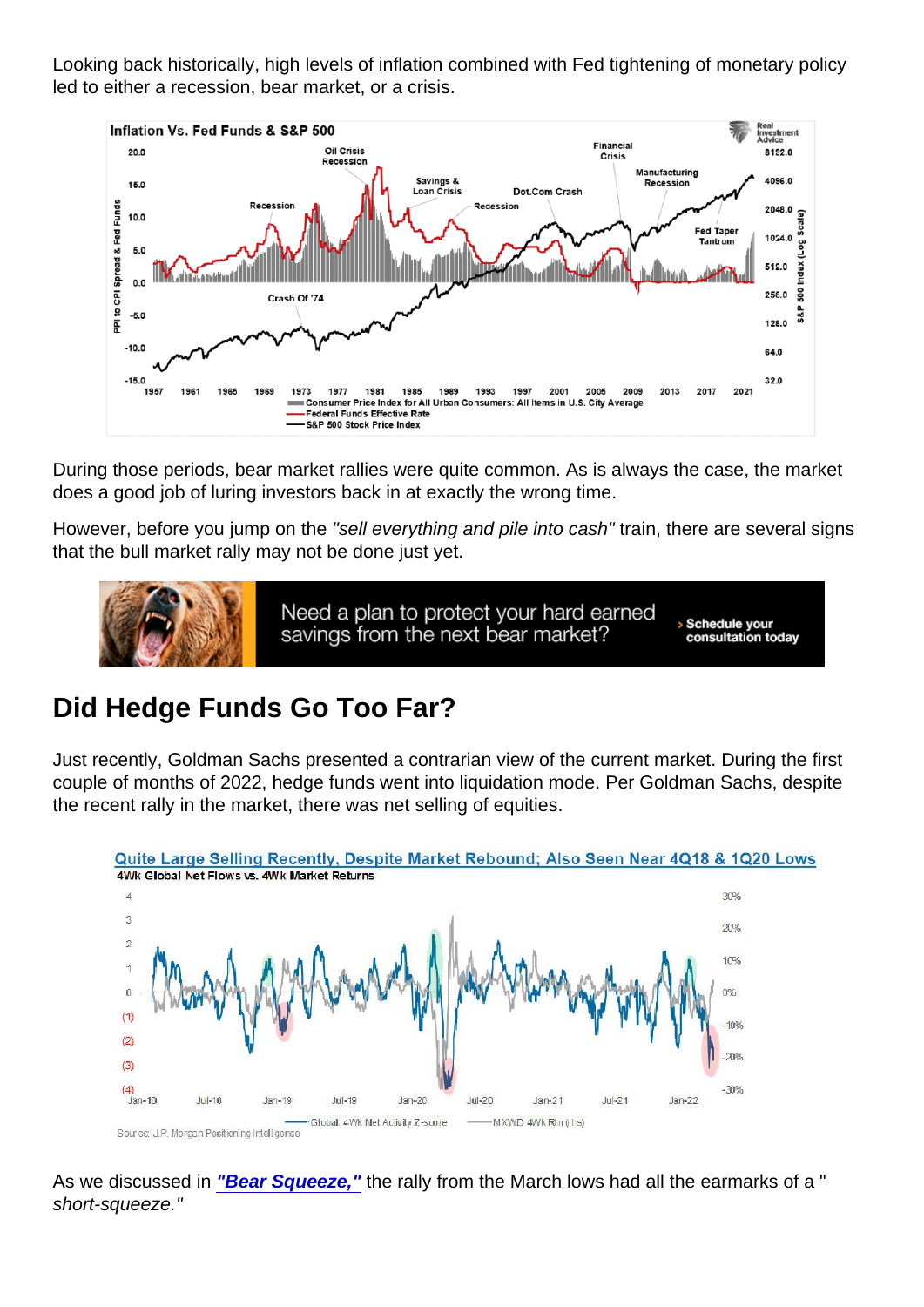That short-covering appeared in the most heavily shorted names and primarily in many of the "meme" stocks that were hit the hardest with the sell-off.

However, with hedge funds now "offsides" in terms of their allocations, underweight equities, and overweight cash, that has historically been a contrarian indicator as noted by BofA.

"What we have found is that consensus Wall Street strategists are a very reliable contrarian indicator. When they are telling you to dial down your equity exposure and increase your allocation to cash, that's actually net bullish."

Furthermore, retail investor sentiment remains negative which is also another "contrarian signal."

Furthermore, with sentiment and positioning negative, the recent thrust in the McClellan Oscillator adds to the contrarian argument for the bear market rally.

"This is only the 3rd time the indicator has made such an extreme round trip over the past 5 years. The other two coincided with significant bottoms.? ? Sentiment Trader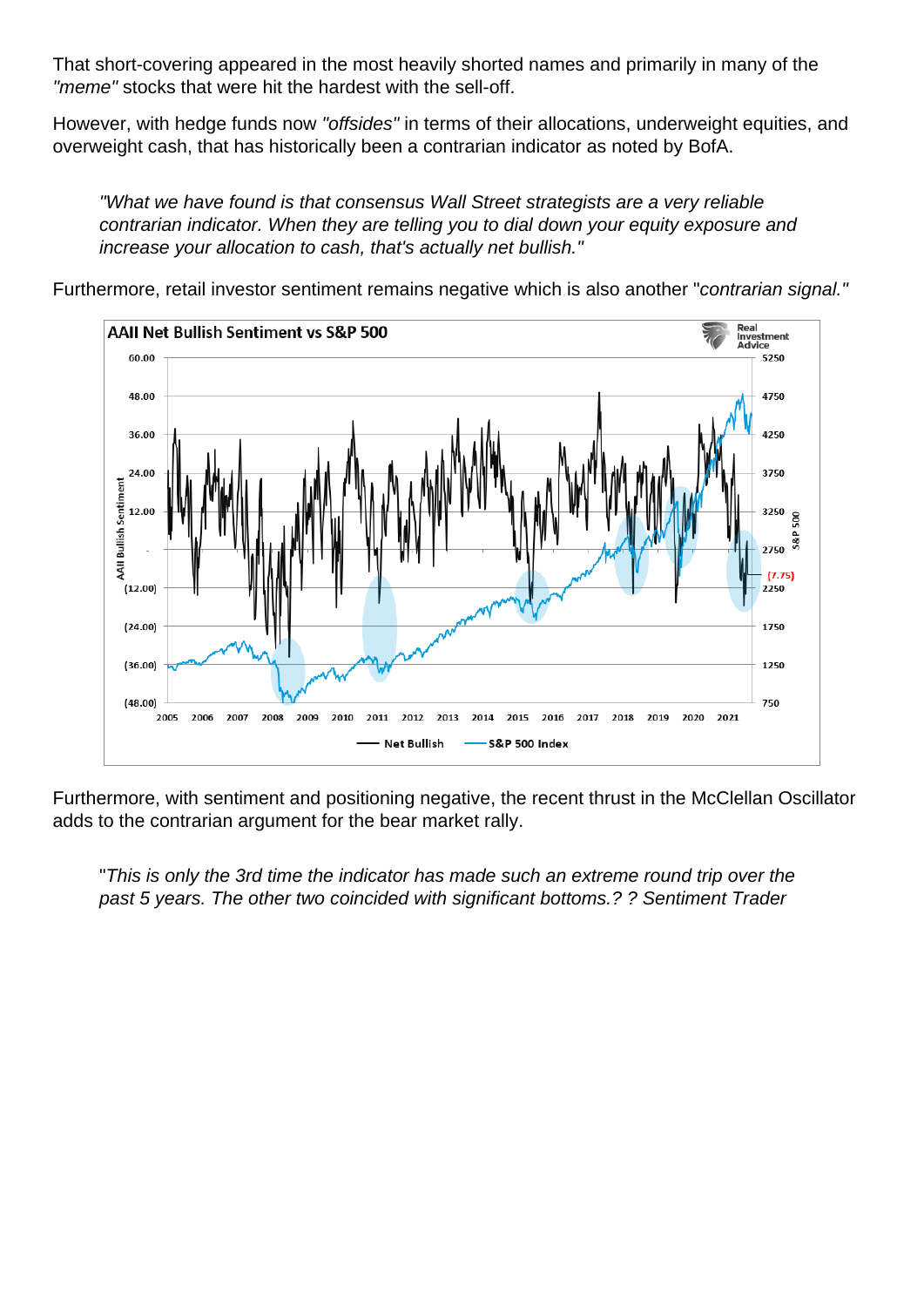The contrarian view of Mike Wilson's bear market rally is also countered by the month of April which has a historical tendency of positive performance.

While there are many logical factors supporting a more bearish view of the market currently, be careful getting overly bearish without a technical confirmation.

It is easy to get trapped on the wrong side of the trade.

## Confirming A Bear Market Rally, Or Not.

So, is this a bear market rally, or a return to a more bullish market?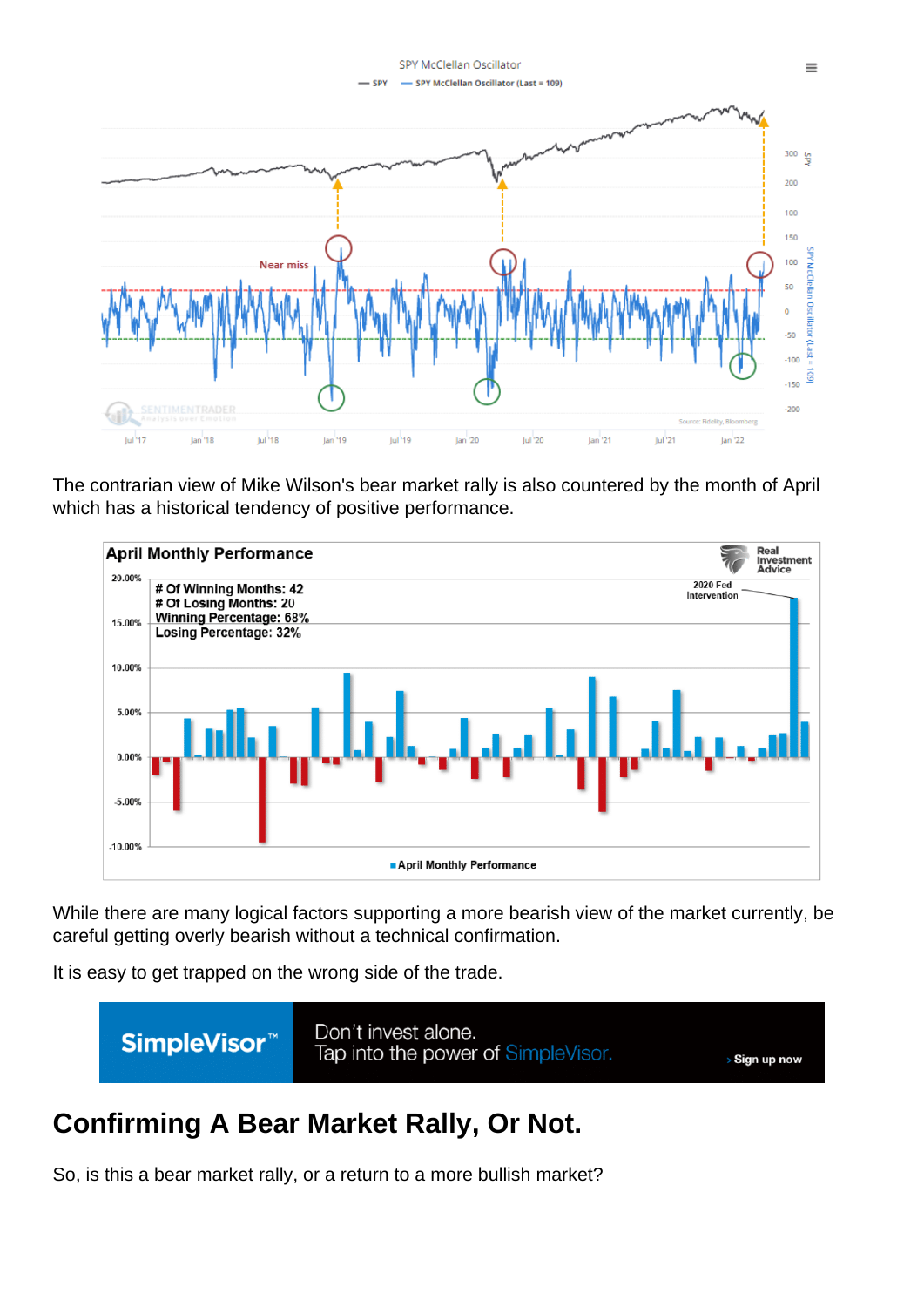The honest answer is we don't know, and in the short term, all we can rely on is our technical indicators to guide our risk management strategy.

Over the last six months, the market has made very little progress after its surge from the March 2020 lows.

If you had bought into the market in early September, you are at about the same level 6-months later. However, the volatility was nauseating, to say the least.

The problem for investors currently is that the broad trading range now makes risk management very difficult. To confirm a "bear market" is resuming, we will need to break the "Russian Invasion" lows. However, to confirm a return of a "bull market," would require a breakout to all-time highs.

A standard Fibonacci extension can give us clues as to breakout, or breakdown, levels, and next targets.